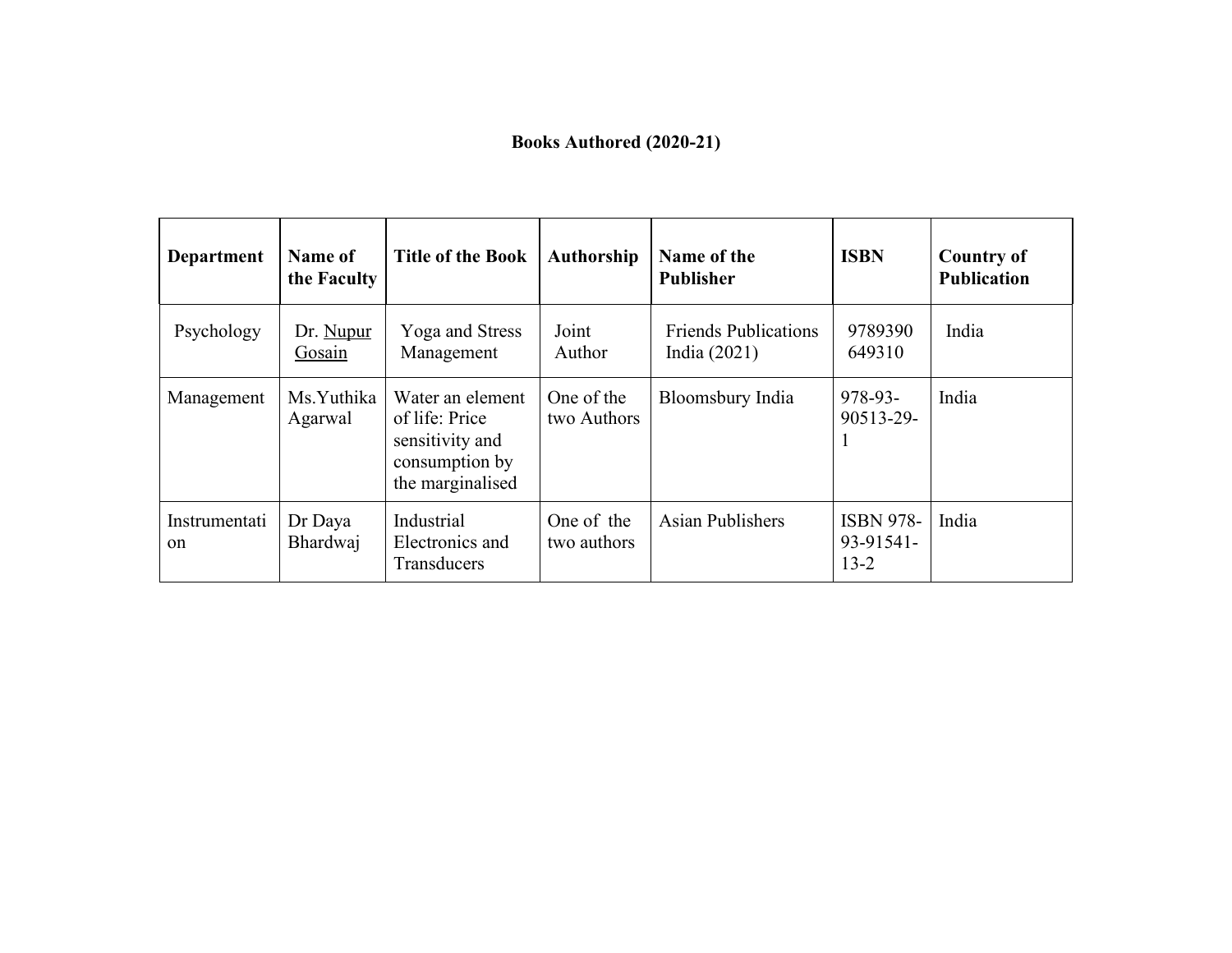| Department                   | Name of<br>the<br><b>Faculty</b> | <b>Title of Edited</b><br><b>Book</b>                                                                  | <b>Title of Chapter</b>                                                                              | Authorship              | Name of the<br><b>Publisher</b>                                                                 | <b>ISBN</b>                                                                  |
|------------------------------|----------------------------------|--------------------------------------------------------------------------------------------------------|------------------------------------------------------------------------------------------------------|-------------------------|-------------------------------------------------------------------------------------------------|------------------------------------------------------------------------------|
| <b>Biomedical</b><br>Science | Dr.<br>Mohd<br>Saquib<br>Ansari  | Sustainable<br>Food Packaging<br>Technology                                                            | Nanocellulose-<br><b>Based</b><br>Multidimensional<br>structures for<br>Food Packaging<br>Technology | Joint Author            | Wiley online Library                                                                            | https://doi.org/10.1002/9783<br>527820078.ch11                               |
|                              | Dr.<br>Mohd<br>Saquib<br>Ansari  | Polysaccharide<br>based<br>nanocomposites<br>for gene<br>delivery and<br>tissue<br>engineering         | Alginate based<br>hydrogels for<br>tissue<br>engineering                                             | Corresponding<br>Author | Elsevier                                                                                        | 978-0-12-821230-1                                                            |
| Computer<br>Science          | Deepali<br>Bajaj                 | Applied Soft<br>Computing and<br>Communication<br><b>Networks</b><br>Proceedings of<br><b>ACN 2020</b> | Serverless<br>Deployment of a<br>Voice-Bot for<br>Visually<br>Imapired                               | Joint Author            | Springer Lecture<br><b>Notes in Networks</b><br>and Systems<br>Series (LNNS),<br>Scopus Indexed | 978-981-336-173-7                                                            |
| Microbiolog<br>y             | Dr.<br>Richa<br>Sharma           | Fundamentals of<br><b>Bacterial</b><br>Physiology and<br>Metabolism                                    | <b>ABC</b><br>Transporters and<br>Group<br>Translocation                                             | Joint Author            | Springer                                                                                        | Hardcover ISBN:<br>978-981-16-0722-6<br>Softcover ISBN:<br>978-981-16-0725-7 |

## **Chapter in Edited Books (2020-21)**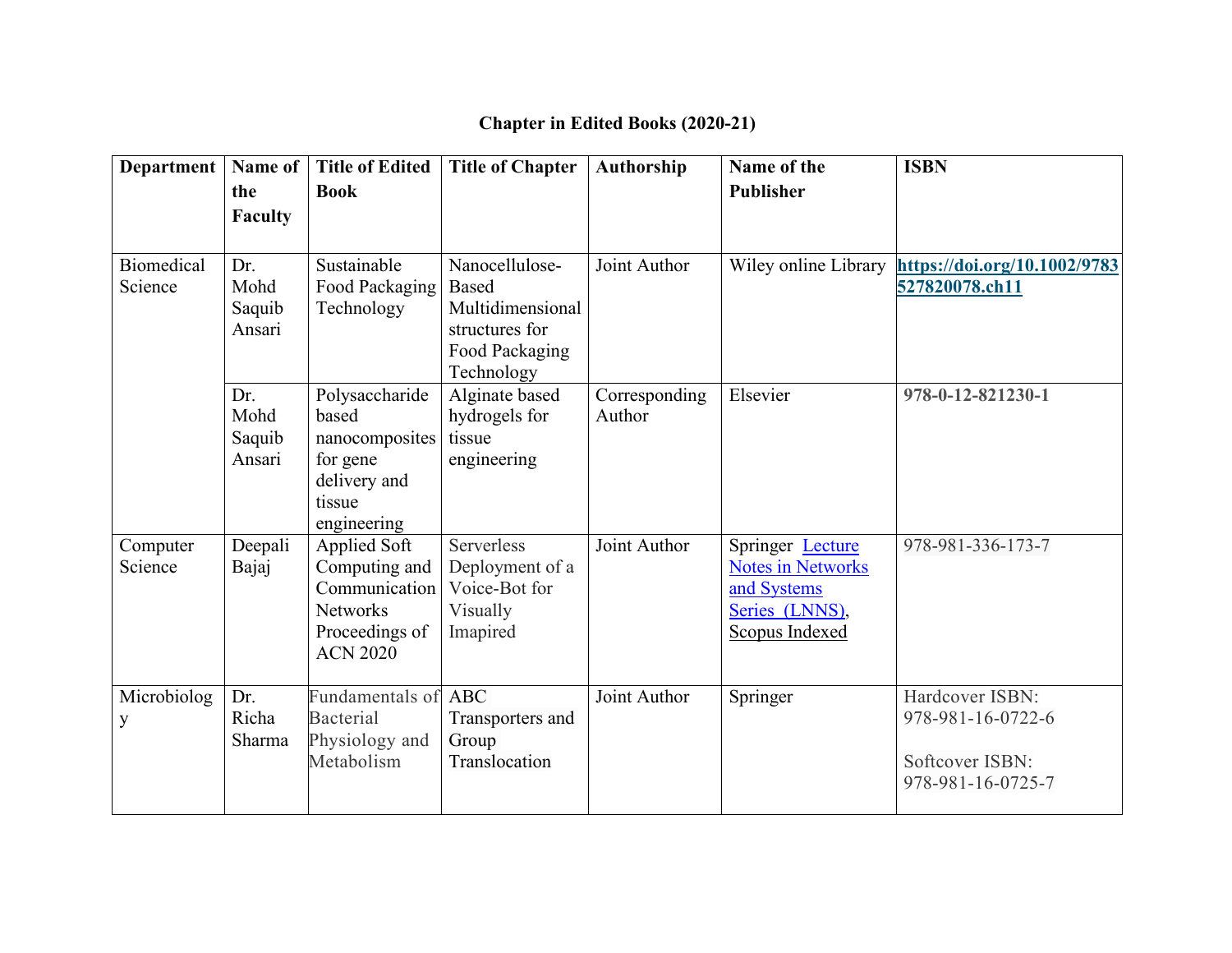|                   | Dr.      | DWTRP:              | Advances in           | Joint author | Elsevier, 2021           | ISBN: 978-032-38-5583-9.   |
|-------------------|----------|---------------------|-----------------------|--------------|--------------------------|----------------------------|
|                   | Rekha    | Removal             | $of$ nanotechnologies |              |                          |                            |
|                   | Mehrotra | Emerging            | for wastewater        |              |                          |                            |
|                   |          | Contaminants        | treatment:            |              |                          |                            |
|                   |          | from Wastewater     | Strategies and        |              |                          |                            |
|                   |          | through<br>Bio-     | emerging              |              |                          |                            |
|                   |          | nanotechnology      | opportunities         |              |                          |                            |
|                   |          |                     | $(Ch-6)$              |              |                          |                            |
|                   | Dr.      | Biological          | Detrimental           | Joint author | Royal<br>Society         | of ISBN: 978-1-83916-279-4 |
|                   | Rekha    | Treatment of        | Effects of            |              | Chemistry,<br>London,    |                            |
|                   |          | Mehrotra Industrial | Industrial            |              | 2022                     |                            |
|                   |          | Wastewater          | wastewater on the     |              |                          |                            |
|                   |          |                     | Environmental         |              |                          |                            |
|                   |          |                     | and Health (Ch-       |              |                          |                            |
|                   |          |                     | 3)                    |              |                          |                            |
| Psychology        | Dr.      | Gender              | Stereotypes based     | One of Two   | Upanyan                  | ISBN: 97881946799-0-5      |
|                   | Komal    | Sexuality and       | on Gender: A          | Editors      | Publications             |                            |
|                   | Chandira | Literature          | Psychosocial          |              |                          |                            |
|                   | mani     |                     | inquiry               |              |                          |                            |
|                   |          |                     |                       |              |                          |                            |
| <b>Statistics</b> | Dr.      | Digital Health      | <b>Estimation</b> of  | One of Two   | <b>MKSES</b> Publishers, |                            |
|                   | Deepa    | in India:           | <b>Birth Aversion</b> | Authors      | India                    | ISBN: 978-93-91248-12-     |
|                   |          | Evolution of        | Due To Various        |              |                          |                            |
|                   |          | Health              | Contraception         |              |                          |                            |
|                   |          | Informatics         | Methods               |              |                          |                            |
|                   |          |                     |                       |              |                          |                            |
|                   | Dr.      | Recent              | Inadmissibility of    | One of Two   | <b>MKSES</b> Publishers, | ISBN: 978-93-91248-25-3    |
|                   | Deepa    | Research in         | Stein-Rule            | Authors      | India                    |                            |
|                   |          | Mathematical,       | Estimator of          |              |                          |                            |
|                   |          | Statistical and     | Disturbance           |              |                          |                            |
|                   |          | Computational       | Variance in a         |              |                          |                            |
|                   |          | Sciences            | Misspecified          |              |                          |                            |
|                   |          |                     |                       |              |                          |                            |